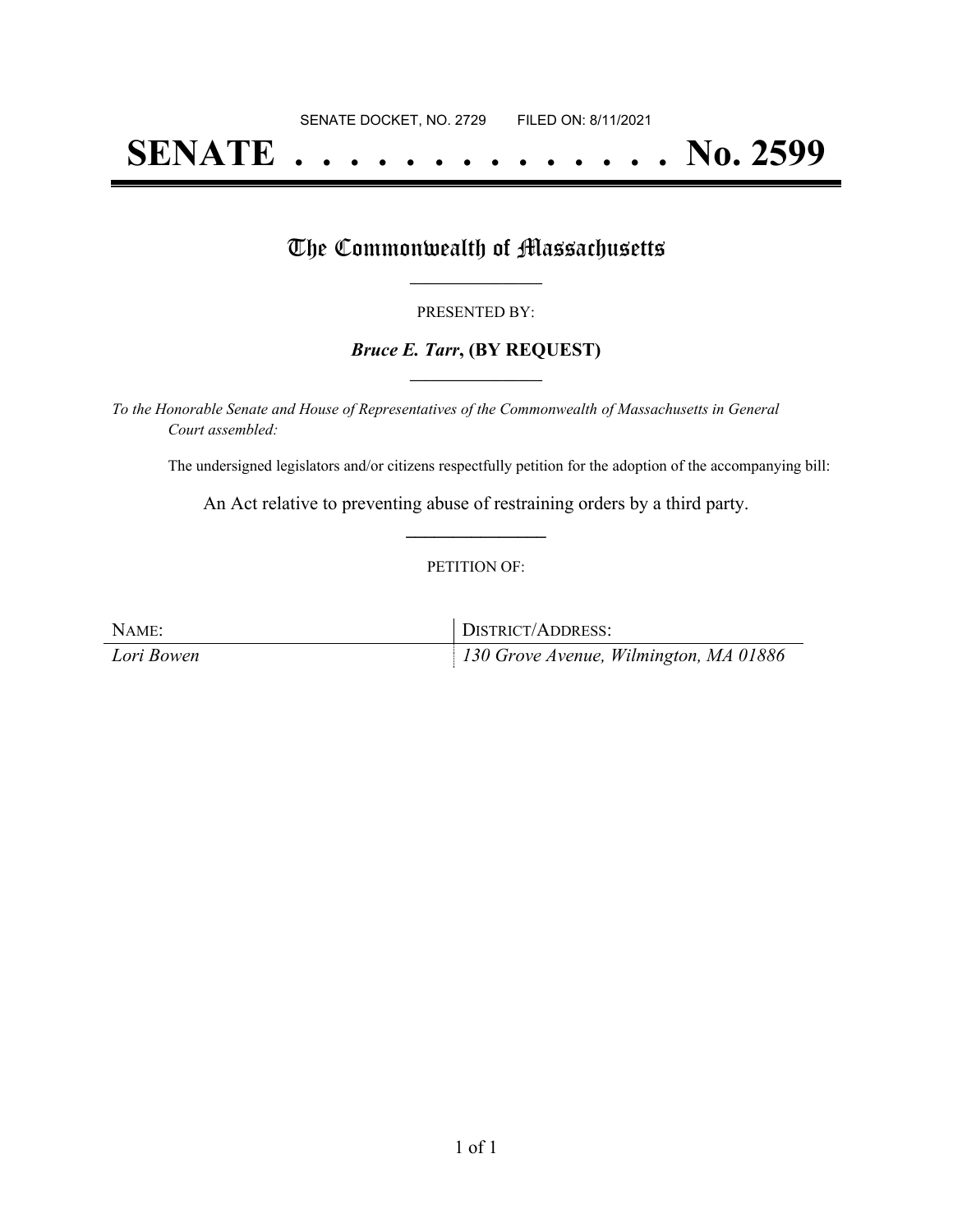# SENATE DOCKET, NO. 2729 FILED ON: 8/11/2021 **SENATE . . . . . . . . . . . . . . No. 2599**

By Mr. Tarr (by request), a petition (accompanied by bill, Senate, No. 2599) (subject to Joint Rule 12) of Lori Bowen for legislation relative to preventing abuse of restraining orders by a third party. The Judiciary.

## The Commonwealth of Massachusetts

**In the One Hundred and Ninety-Second General Court (2021-2022) \_\_\_\_\_\_\_\_\_\_\_\_\_\_\_**

**\_\_\_\_\_\_\_\_\_\_\_\_\_\_\_**

An Act relative to preventing abuse of restraining orders by a third party.

Be it enacted by the Senate and House of Representatives in General Court assembled, and by the authority *of the same, as follows:*

1 Section 43 of Chapter 208 is hereby amended by striking subsection (b) paragraph 1 and 2 inserting in place thereof the following:-

 (b) Whoever commits the crime of stalking in violation of a temporary or permanent vacate, restraining, or no-contact order or judgment issued pursuant to sections eighteen, thirty- four B, or thirty-four C of chapter two hundred and eight; or section thirty-two of chapter two hundred and nine; or sections three, four, or five of chapter two hundred and nine A; or sections fifteen or twenty of chapter two hundred and nine C or a protection order issued by another jurisdiction; or a temporary restraining order or preliminary or permanent injunction issued by the superior court, shall be punished by imprisonment in a jail or the state prison for not less than one year and not more than five years. For purposes of violations of this statute when in violation of a temporary or permanent vacate, restraining, or no-contact order or judgment issued as defined in the aforementioned sections, or or a protection order issued by another jurisdiction; or